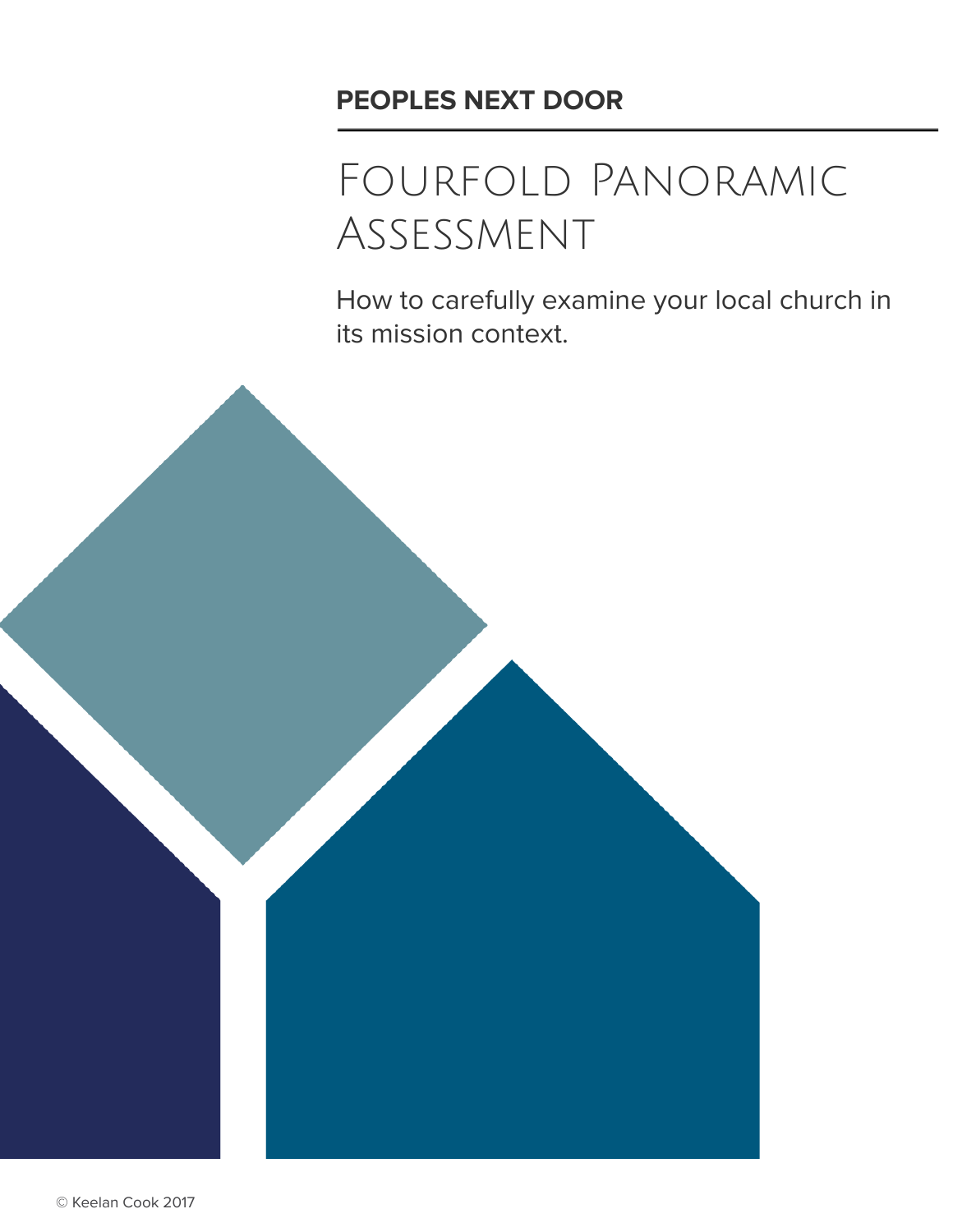# Introduction

"The gospel never fits properly within a culture."

That is a quote by Ed Stetzer from a chapter in The Mission of Today's Church. In the chapter, Stetzer is detailing the plight of Southern Baptist churches in relation to the North American mission field. He goes on to say, "Two parallel problems keep many believers from truly engaging the unchurched culture. Christians tend to love or despise the culture too much," (Stetzer, 152).

Stetzer is onto something here, and it would do us well to take note. For as long as I can remember, churches have seemed to fall somewhere on a spectrum of trendiness. Some churches are total sticks in the mud. Changing the carpet color in the sanctuary is just shy of heresy, and they have split over less. Other churches seem to try so hard to be cool. They are the high school cafeteria equivalent of the guy doing the quarterback's homework so he can sit at the cool kid's table. These churches try to look trendy, dress trendy, sing trendy, and preach trendy, and they will do anything (read change anything) in order to appeal to the masses.

So, which one is right? Is there not a better option?

Churches can, in fact, strive to be both biblically faithful and culturally relevant, and a great deal of church health requires maintaining both priorities. Without a focus on biblical and spiritual fidelity, a church ultimately ceases to be a church. However, without an eye toward the culture and a heartbeat for expressing the Christian gospel in manner that makes sense to their community, churches will lose the voice necessary to execute their mission.

Biblical faithfulness and cultural relevance require constant examination. Over time, churches lose sight of their vision or the context around them shifts, and familiarity allows blind spots to develop. The results of this misalignment are often easier to see than the root causes. Enlisting the help and counsel of trusted outsiders, such as denominational leaders and fellow pastors, is an important step in accurate examination. Then, with the help of others, a church can examine and assess the relevant information to understand both the state of their church and their local context of mission.

### **The Panorama**

In order to thoroughly examine a church, it helps to consider the purpose of the church in the first place. Why do churches exist? In short, churches exist to bear witness to the glory of Christ through the making of new disciples from all nations. In order to do that, two big categories must be considered: the local church itself, and the context they are attempting to reach. Too often, people attempting to revitalize, plant, or replant a church do so with an eye on only one of these categories. That is always a recipe for disaster. It may, in fact, be why the church in its current shape. It is possible to polish up a church real nice, and due to a lack of contextual understanding, create the fanciest obstacle to the gospel in a particular neighborhood. Church and community are both objects of examination done well.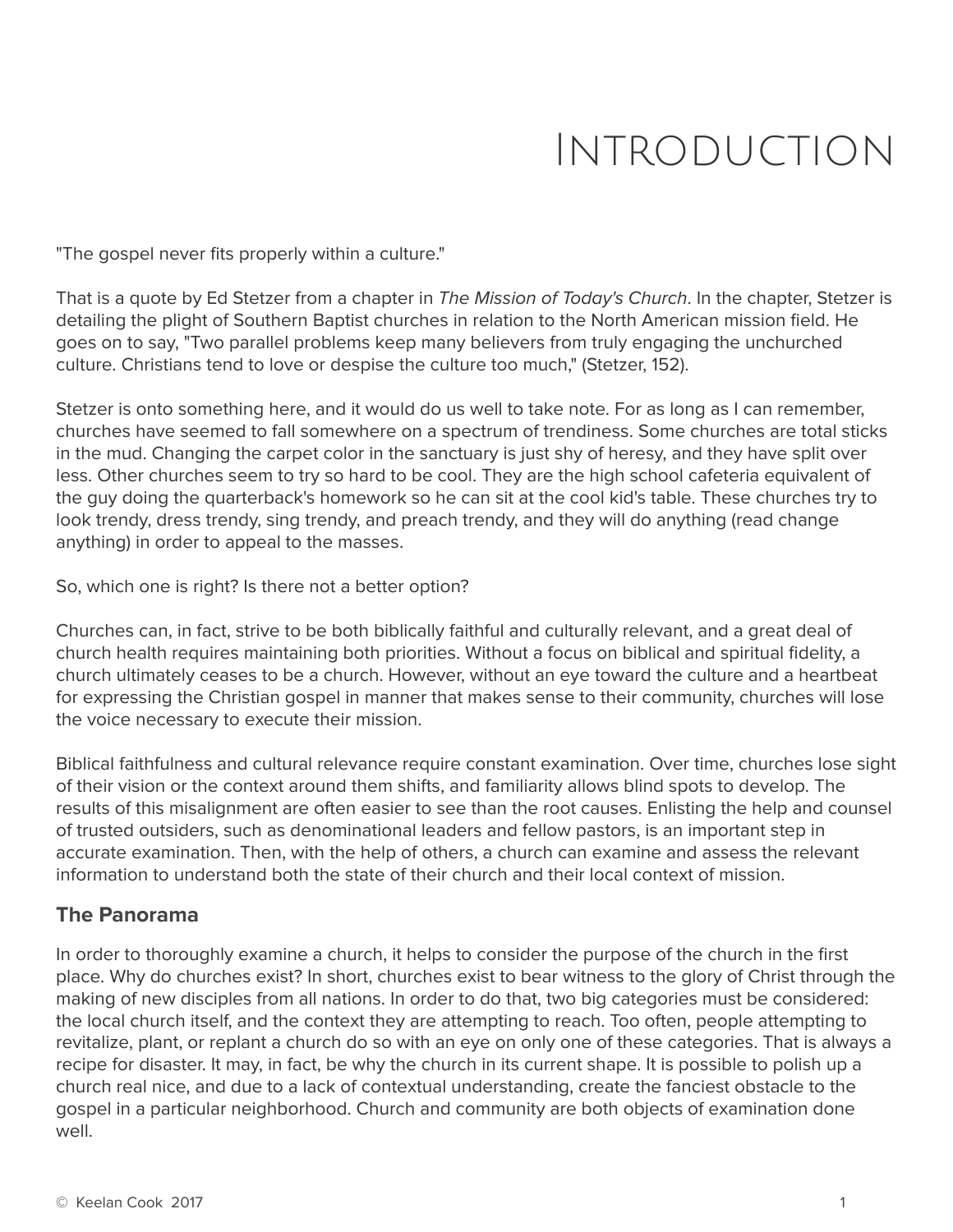However, even that is not enough. In order to view both of these categories accurately, it must be done from more than one angle. Multiple perspectives exist for the local church and for the community: an insider perspective and an outsider perspective. Insiders have information only those who are a part of the church (or community) would know. Outsiders, on the other hand, provide a unique vantage point, and if the goal is making new disciples, then their perspective is crucial.



Considering all of these perspectives in examination results in a fourfold approach that provides a panoramic view of the church in its community. Like a panoramic portrait of a stunning landscape, considering all of these perspectives provides the complete picture for the church. This picture then becomes the basis for decisions in strategy and planning moving forward. It is important to consider each of these viewpoints in turn. The following pages provide a snapshot of the examination process for each perspective in the panorama.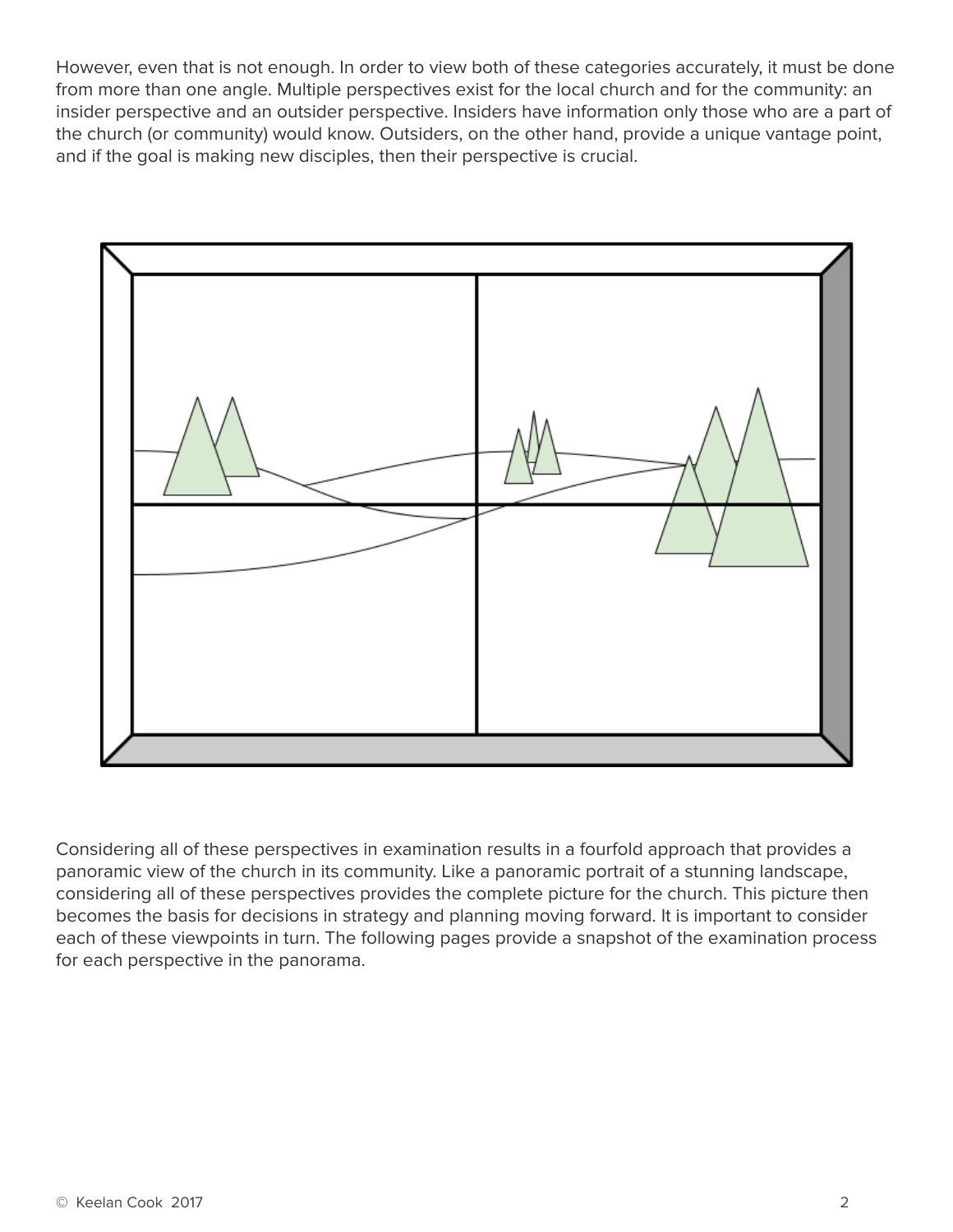# Panoramic Assessment

The panoramic assessment provides a framework to view your church and context from four different angles. Each perspective is essential for a complete picture of the church's situation.





Additional resources at www.peoplesnextdoor.com.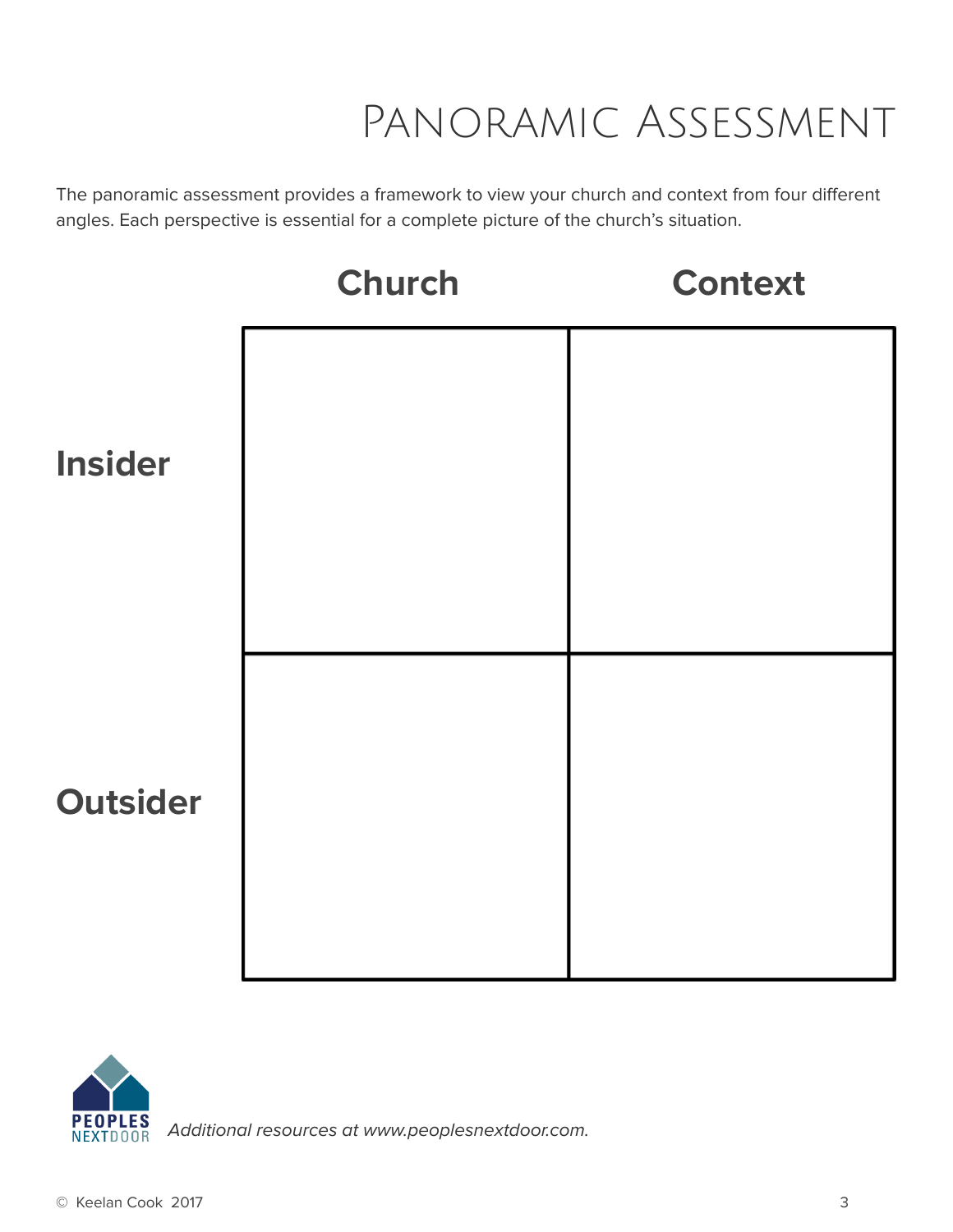# Church Insider

### **What are you looking for?**

With the church insider perspective, the goal is to search for signs of life. Does the church still exhibit vitality from the inside.

- Spiritual vitality Does the congregation exhibit a vibrant faith, spiritual maturity, a commitment to prayer, and a love for God's word?
- Relational vitality Does the congregation love one another? Is there a spirit of unity, or does the congregation exhibit signs of deep division?
- Financial vitality How are the church's finances? Does the congregation still give and steward its money well?
- Missional vitality Does the congregation demonstrate a genuine concern for the lost? Are they attempting to make new disciples, especially in the church's immediate community?

### **Sources of Info:**

- Annual Church Profile
- Church confession, constitution, and by-laws
- Budget
- Membership map
- Membership data
- Church members and leaders

# **Who do you ask?**

- Current leadership
- Older members
- Recent members (if any)
- Pillar members and fringe members.
- People who have left the church.

### **Questions to answer:**

The questions for this section are an abbreviated list compiled from Mark Hallock's internal assessment questions found in Replant Roadmap (Hallock, 124-134). For the full list, consult Hallock's work.

- In your opinion, what are the three best things about this church?
- What is your dream for how the church might look ten years from now?
- Who is the favorite pastor in the history of the church and why?
- If a big decision needs to be made, to whom do the members look for blessing and approval?
- What are the expectations laid upon church members?
- What items in the current worship service are non-negotiable? What items are acceptable and have been featured in the past?
- What is the present financial situation of the church?
- What are the expectations for the pastor's wife and children (spoken and unspoken)?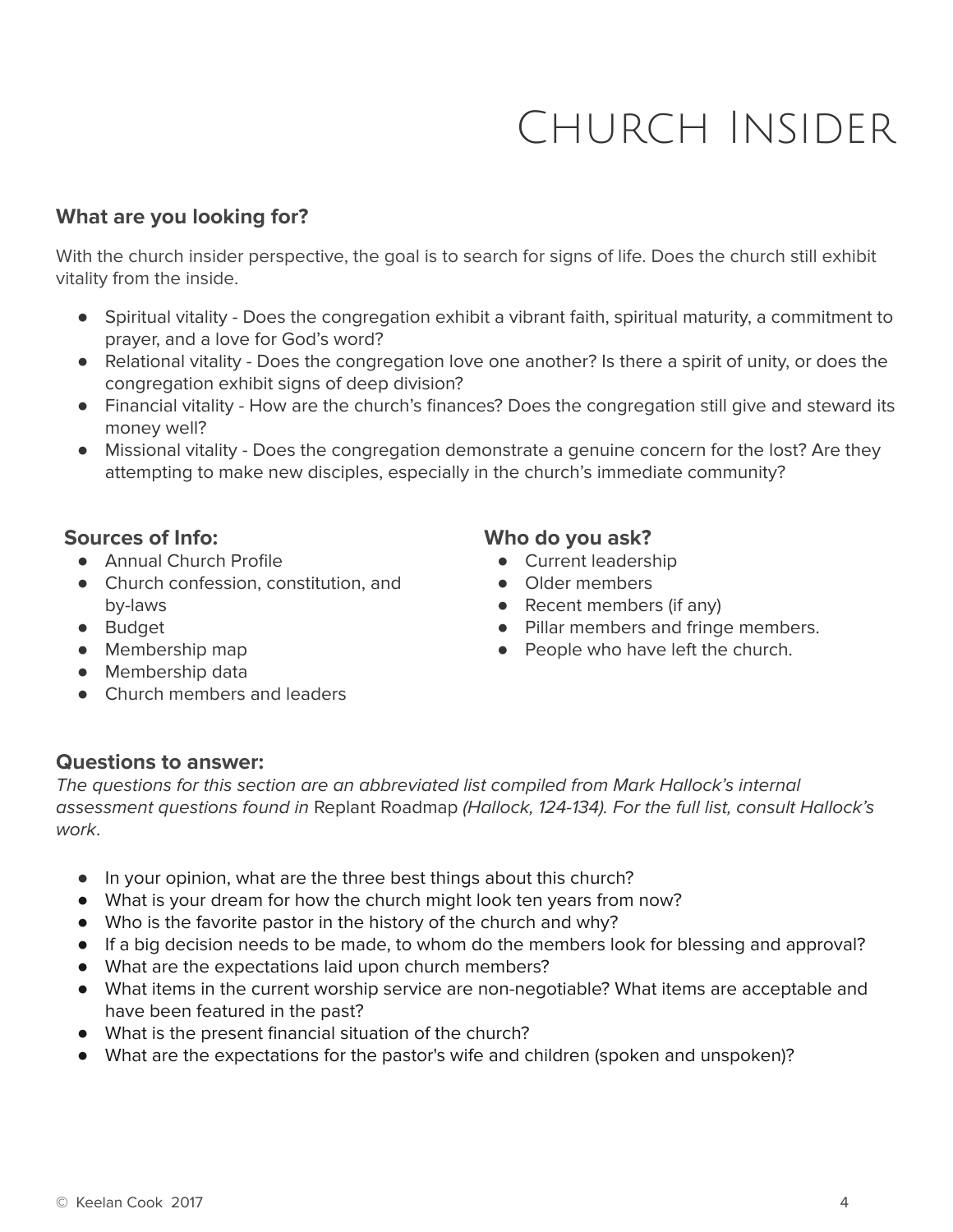# Church Outsider

# **What are you looking for?**

If the church insider perspective reveals the vitality of the congregation, the church outsider perspective reveals the reputation and witness of this gospel community. In other words, how does the outside world see the church?

- How do people in the community describe the church?
- Do visitors think the facilities are substandard? Do they think the church is closed?
- Does the church have a reputation for being divisive or friendly?
- What, if anything, do outsiders know about the church's message?
- Do people think it is a Bible-believing church that loves people?

#### **Sources of Info:**

- Other area pastors
- Denomination leaders
- First time guest interviews
- "Secret shoppers"
- Community survey

### **Who do you ask?**

- Trusted area pastors
- Director of Missions/ Associational leader
- A good sample of community members
- First time visitors
- People who have left the church

# **Questions to answer:**

- How do you (as an outsider) view the facilities of this church?
- Is this church welcoming?
- What is the message of this church? Do they seem to have one?
- How would you describe the reputation of this church in the community?
- Are you aware of any issues (as another pastor in the area) within this congregation?
- What do you think are the greatest strengths and weaknesses of this church?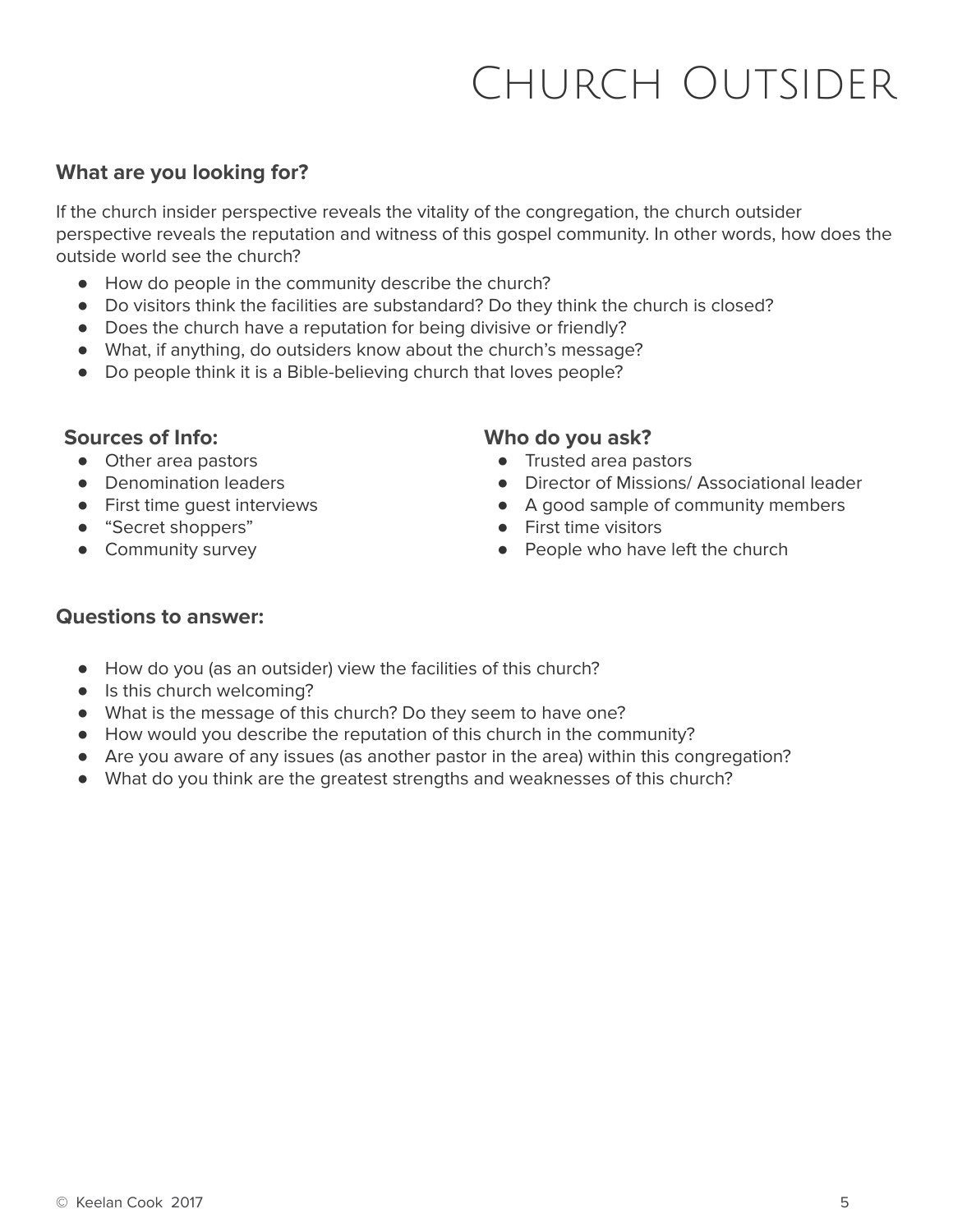# Context Outsider

# **What are you looking for?**

When turning away from the church to examine the community, the first place to start is the context outsider perspective. Often, members of the congregation possess a context outsider perspective. The church may meet in the community; however, many of the members are not actually residents. Additionally, the outsider context will consider objective data, such as census and demographic information. Finally, the context outsider perspective also includes the way the leaders of the community attempt to present it to outsiders.

- How do members of the congregation view the immediate community where the church facilities are located?
- What are the populations and demographic trends?
- How do community leaders attempt to present to community to outsiders?

### **Sources of Info:**

- Census data
- Neighborhood newspapers
- Chamber of commerce materials
- Local websites
- Church member interviews

### **Who do you ask?**

- Community leaders (civic clubs, city council members, chamber of commerce representatives)
- Church members

### **Questions to answer:**

- What does the census say about this community?
- What is the story of this community? (This is especially interesting when the congregation is asked.)
- How has this community changed in the last 20 years?
- What are two or three things that residents of this community seem to value?
- How long have most of the residents lived here?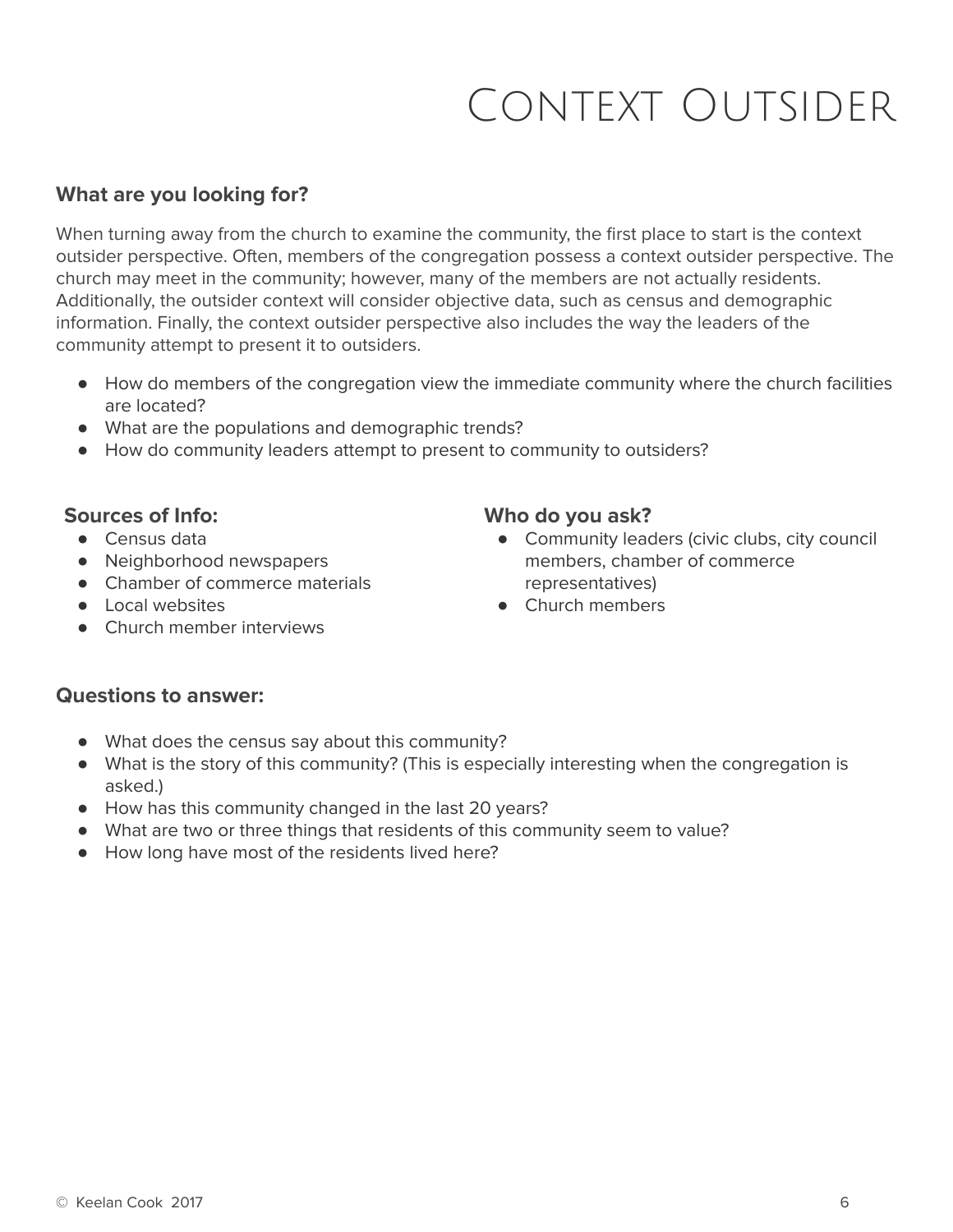# Context Insider

### **What are you looking for?**

The context insider perspective is often the most challenging to obtain. However, this perspective is crucial to an accurate assessment of the church in its context and provides the examiner with the "real story" of the community. This perspective attempts to understand how the actual community residents view themselves, their community, and the world around them. Knowing this is imperative for mission.

- How do the residents view the community where they live?
- How do the residents describes themselves and their worldview?
- Are there competing narratives in this community? For instance, has gentrification created two opposing communities in the same location?
- What is the spiritual and emotional climate of the community?

#### **Sources of Info:**

- Community survey
- Personal interviews
- Face to face time in the neighborhood

#### **Who do you ask?**

- Residents of the immediate area surrounding the church facilities
- Local shop owners
- Community members who do not attend church anywhere
- Attempt as diverse a sampling as possible

### **Potential questions to ask:**

- Do you like living here?
- What is your favorite part of living here?
- What are two or three things that you (as a resident of this community) value?
- What are things you would change?
- How long have most of the residents lived here?
- How have things changed since you moved here?
- Are new residents similar to older ones?